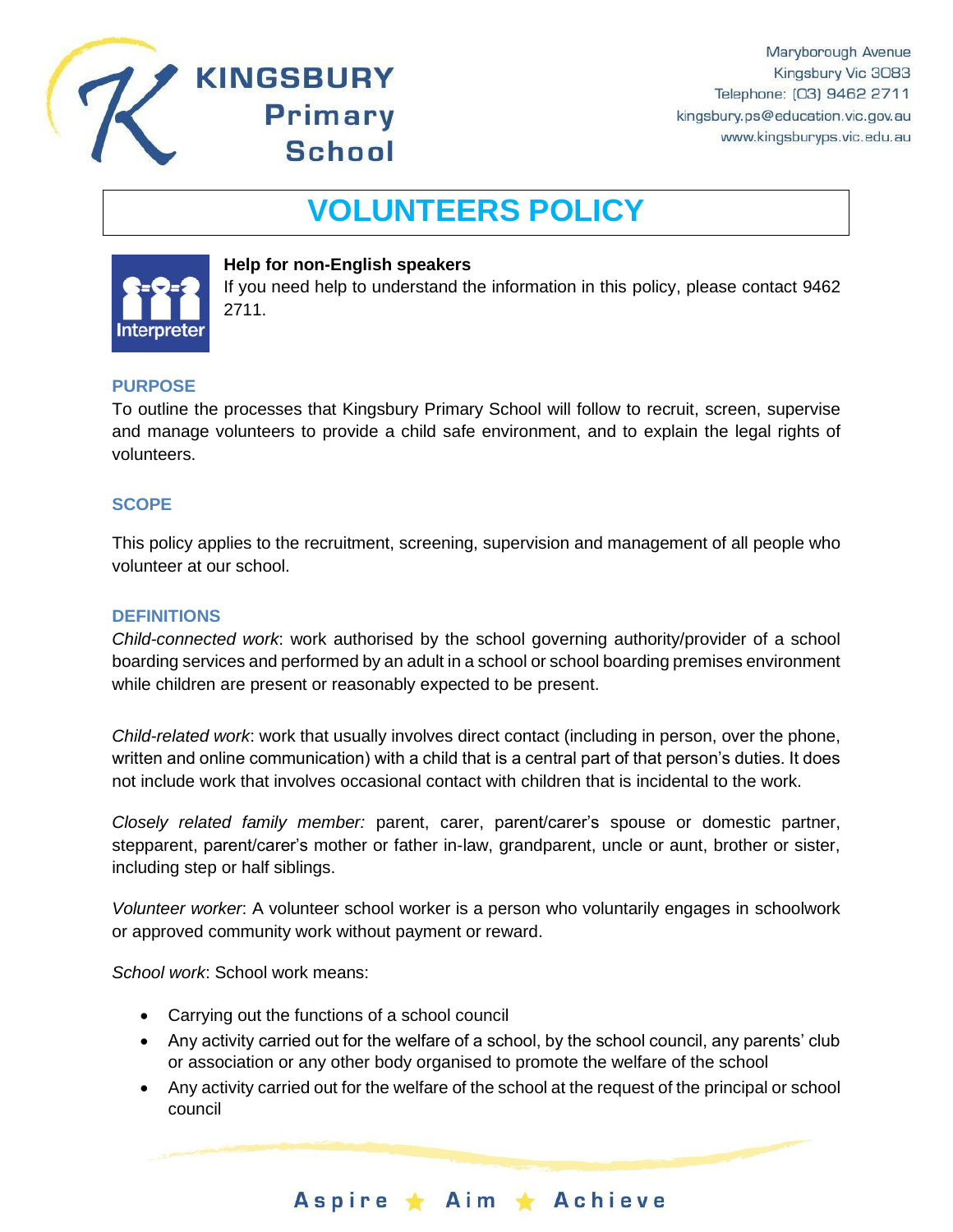

- Providing assistance in the work of any school or kindergarten
- Attending meetings in relation to government schools convened by any organisation which receives government financial support

This is a broad definition and means that volunteers who participate in school community activities, such as fundraising and assisting with excursions, are legally protected (i.e., indemnified) from action by others in the event of an injury or accident whilst they are performing volunteer schoolwork in good faith.

## **POLICY**

Kingsbury Primary School is committed to implementing and following practices which protect the safety and wellbeing of children and our staff and volunteers. Kingsbury Primary School also recognises the valuable contribution that volunteers provide to our school community and the work that we do.

The procedures set out below are designed to ensure that Kingsbury Primary School's volunteers are suitable to work with children and are well-placed to make a positive contribution to our school community.

## **Becoming a volunteer**

Members of our school community who would like to volunteer are encouraged to approach the Principal in the first instance and then engage with the relevant staff member.

## **COVID-19 vaccination information**

Our school follows Department of Education and Training policy with respect to the requirements relating to attendance on school sites and COVID-19 vaccinations.

For further information, refer to:

• COVID-19 Vaccinations – [Visitors and Volunteers on School Sites](https://www2.education.vic.gov.au/pal/covid-19-vaccinations-visitors-volunteers/policy)

## **Suitability checks including Working with Children Clearances**

## *Working with students*

Kingsbury Primary School values the many volunteers that assist in our classrooms/with sports events/camps/excursions/school concerts/other events and programs. To ensure that we are meeting our legal obligations under the *Worker Screening Act* and the Child Safe Standards, Kingsbury Primary School is required to undertake suitability checks which in most cases will involve asking for evidence of a Working with Children (WWC) Clearance. Additional suitability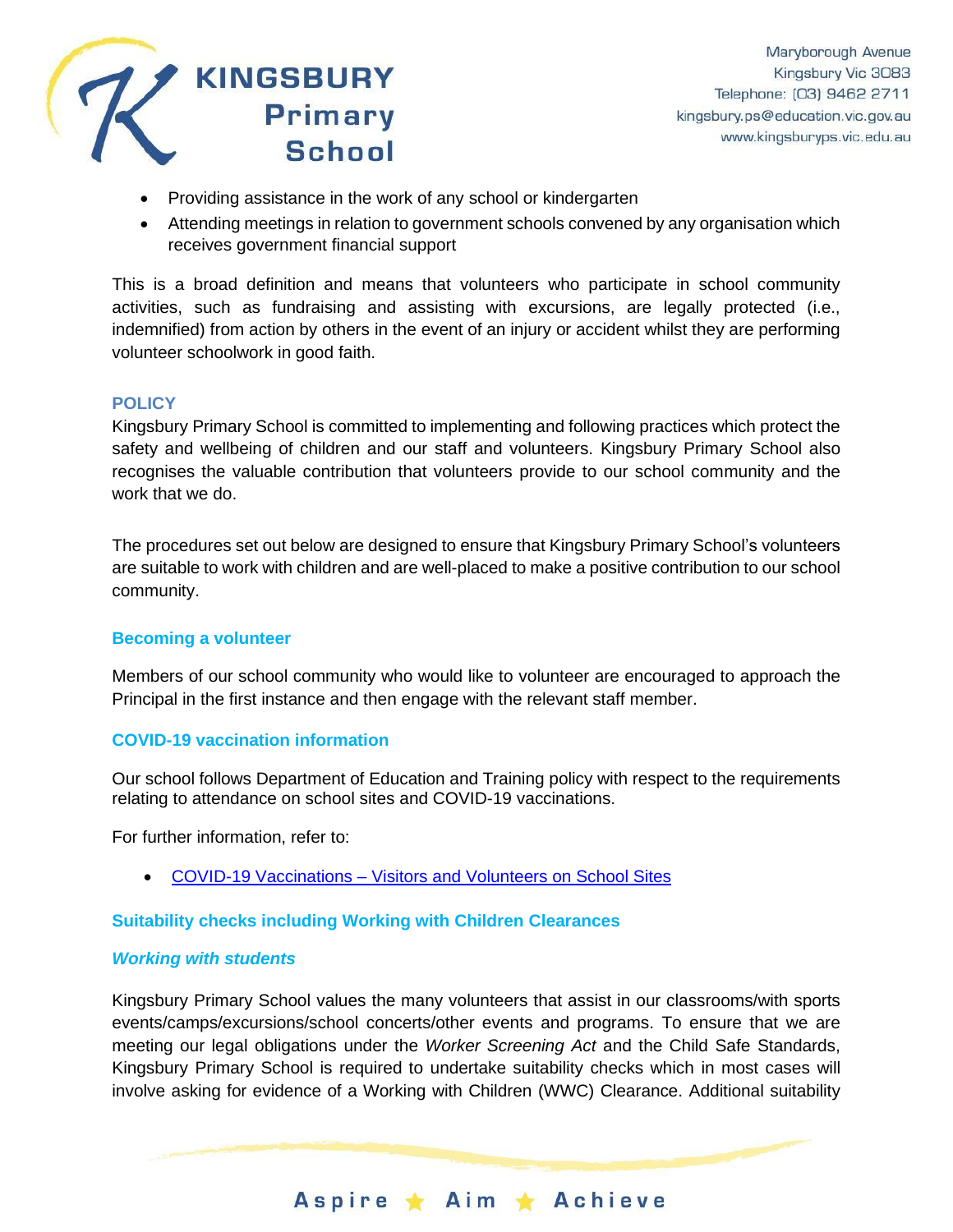

checks may also be required depending on the volunteer role, such as reference, proof of identity, qualification and work history involving children checks.

Considering our legal obligations, and our commitment to ensuring that Kingsbury Primary School is a child safe environment, we will require volunteers to obtain a WWC Clearance and produce their valid card to the School Office Manager for verification in the following circumstances:

**Volunteers who are not parent/family members** of any student at the school if they are engaged in child-related work regardless of whether they are being supervised

**Parent/family volunteers** who are assisting with any classroom or school activities involving direct contact with children in circumstances where the volunteer's child is **not** participating, or does not ordinarily participate in, the activity.

**Parent/family volunteers** who assist with excursions (including swimming), camps and similar events, regardless of whether their own child is participating or not.

**Parent/family volunteers** who regularly assist in school activities, regardless of whether their own child is participating or not

**Parent/community School Council members** sitting on School Council with student School Council members, regardless of whether their own child is a student member or not

In addition, depending on the nature of the volunteer work, our school may ask the volunteer to provide other suitability checks at its discretion (for example, references, work history involving children and/or qualifications). Proof of identity may also be required in some circumstances.

## *Non child-related work*

On some occasions, parents and other members of the school community may volunteer to do work that is not child related. For example, parents and friends club coordination, school council, participating in sub-committees of school council, fete coordination, other fundraising groups that meet in the evenings] during which children will not be, or would not reasonably be expected to be, present.

Volunteers for this type of work are not required to have WWC Clearances or other suitability checks as they are not engaged in child-related work and children are not generally present during these activities. However, Kingsbury Primary School reserves the right to undertake suitability checks, including requiring proof of identity and WWC Clearance, at its discretion if considered necessary for any particular activities or circumstances.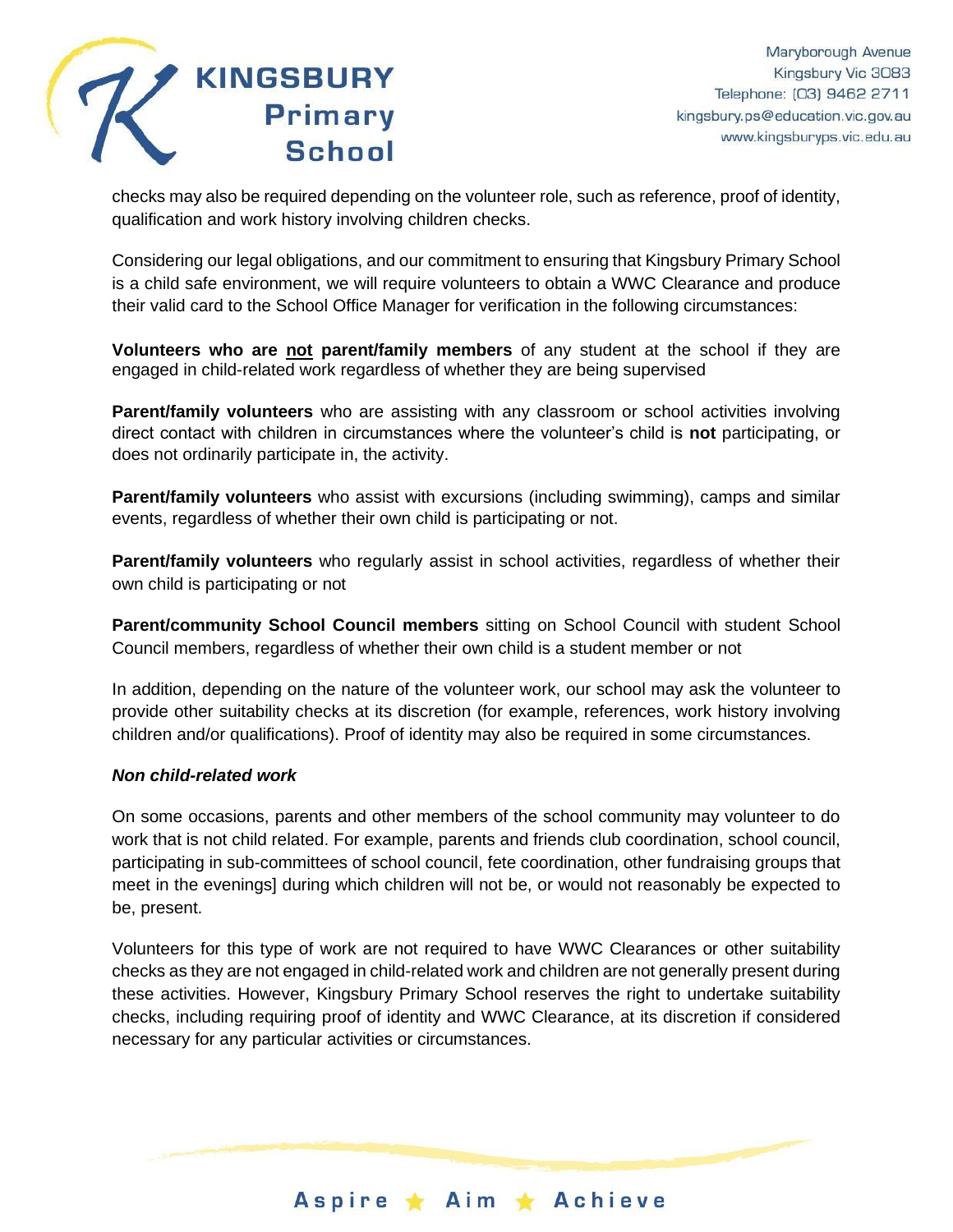

# **Training and induction**

Under the Child Safe Standards volunteers must have an appropriate induction and training in child safety and wellbeing.

To support us to maintain a child safe environment, before engaging in any work where children are present or reasonable likely to be present, volunteers must familiarise themselves with the policies, procedures and code of conduct referred to in our Child Safety Induction Pack and ensure the actions and requirements in these documents are followed when volunteering for our school.

Depending on the nature and responsibilities of their role, Kingsbury Primary School may also require volunteers to complete additional child safety training.

## **Management and supervision**

Volunteer workers will be expected to comply with any reasonable direction of the principal (or their nominee). This will include the requirement to follow our school's policies, including, but not limited to our Child Safety and Wellbeing Policy, our Child Safety Code of Conduct and our Statement of Values and School Philosophy].

Volunteer workers will also be expected to act consistently with Department of Education and Training policies, to the extent that they apply to volunteer workers, including the Department's policies relating t[o Equal Opportunity and Anti-Discrimination,](https://www2.education.vic.gov.au/pal/equal-opportunity/policy-and-guidelines) [Sexual Harassment](https://www2.education.vic.gov.au/pal/sexual-harassment/overview) and [Workplace](https://www2.education.vic.gov.au/pal/workplace-bullying/policy)  [Bullying.](https://www2.education.vic.gov.au/pal/workplace-bullying/policy)

The principal (or their nominee) will determine the level of school staff supervision required for volunteers, depending on the type of work being performed, and with a focus on ensuring the safety and wellbeing of students.

The principal has the discretion to make a decision about the ongoing suitability of a volunteer worker and may determine at any time whether or not a person is suitable to volunteer at Kingsbury Primary School.

## **Privacy and information-sharing**

Volunteers must ensure that any student information they become aware of because of their volunteer work is managed sensitively and in accordance with the Schools' [Privacy Policy](https://www.education.vic.gov.au/Pages/schoolsprivacypolicy.aspx) and the Department's policy on **Privacy and Information Sharing.**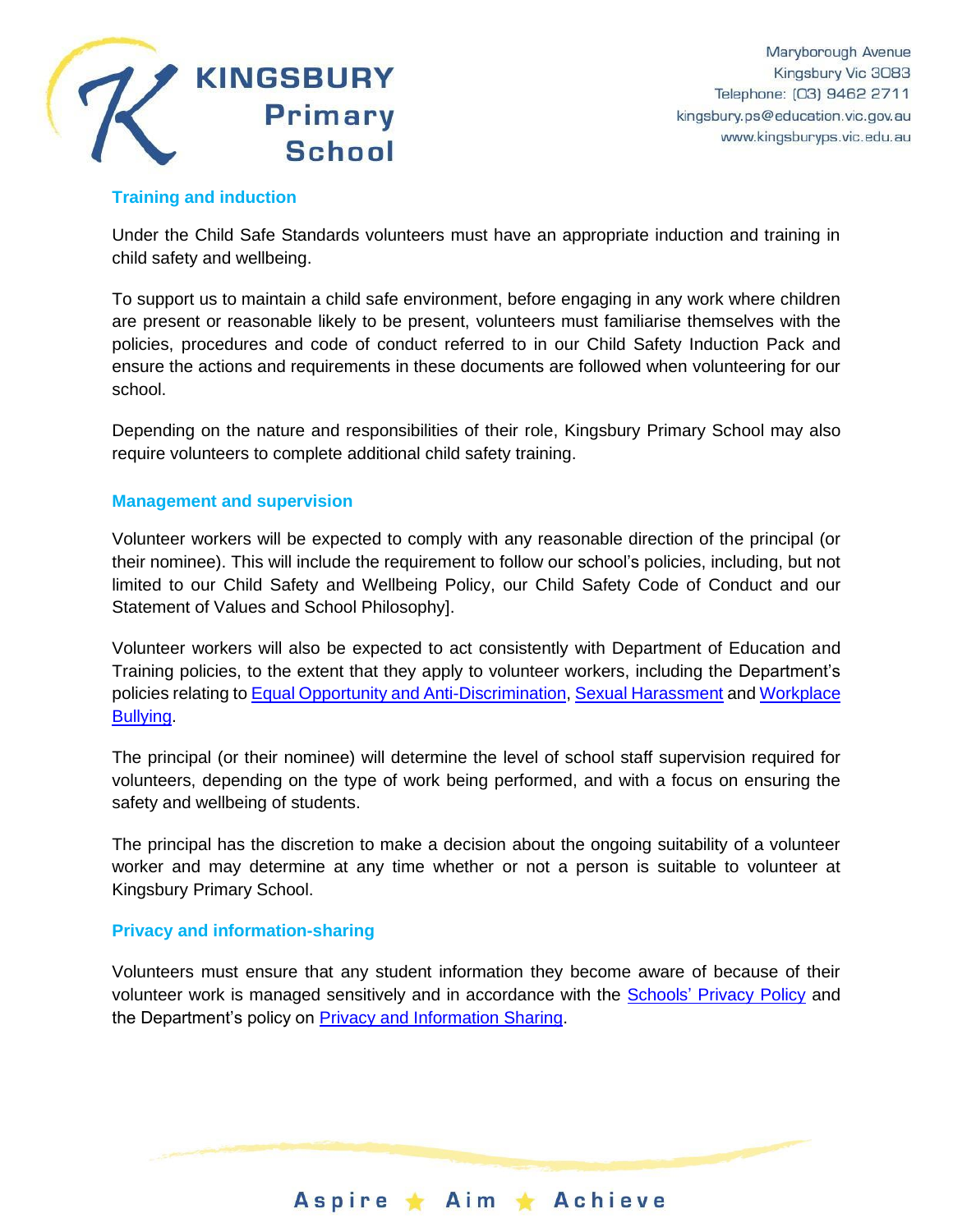

Under these policies, student information can and should be shared with relevant school staff to:

- support the student's education, wellbeing and health.
- reduce the risk of reasonably foreseeable harm to the student, other students, staff or visitors.
- make reasonable adjustments to accommodate the student's disability; or
- provide a safe and secure workplace.

Volunteers must immediately report any child safety concerns that they become aware of to a member of staff to ensure appropriate action. There are some circumstances where volunteers may also be obliged to disclose information to authorities outside of the school such as to Victoria Police. For further information on child safety responding and reporting obligations refer to: *Child Safety Responding and Reporting Obligations (including Mandatory Reporting) Policy and Procedures.* 

## **Records management**

While it is unlikely volunteers will be responsible for any school records during their volunteer work, any school records that volunteers are responsible for must be provided to the School Office Manager to ensure they are managed in accordance with the Department's policy: [Records](https://www2.education.vic.gov.au/pal/records-management/policy)  [Management –](https://www2.education.vic.gov.au/pal/records-management/policy) Schools.

## **Compensation**

## *Personal injury*

Volunteer workers are covered by the Department of Education and Training's Workers' Compensation Policy if they suffer personal injury in the course of engaging in schoolwork.

## *Property damage*

If a volunteer worker suffers damage to their property in the course of carrying out schoolwork, the Minister (or delegate) may authorise such compensation as they consider reasonable in the circumstances. Claims of this nature should be directed to the principal who will direct them to the Department's Legal Division.

## *Public liability insurance*

The Department of Education and Training's public liability insurance policy applies when a volunteer worker engaged in schoolwork is legally liable for:

- a claim for bodily injury to a third party
- damage to or the destruction of a third party's property.